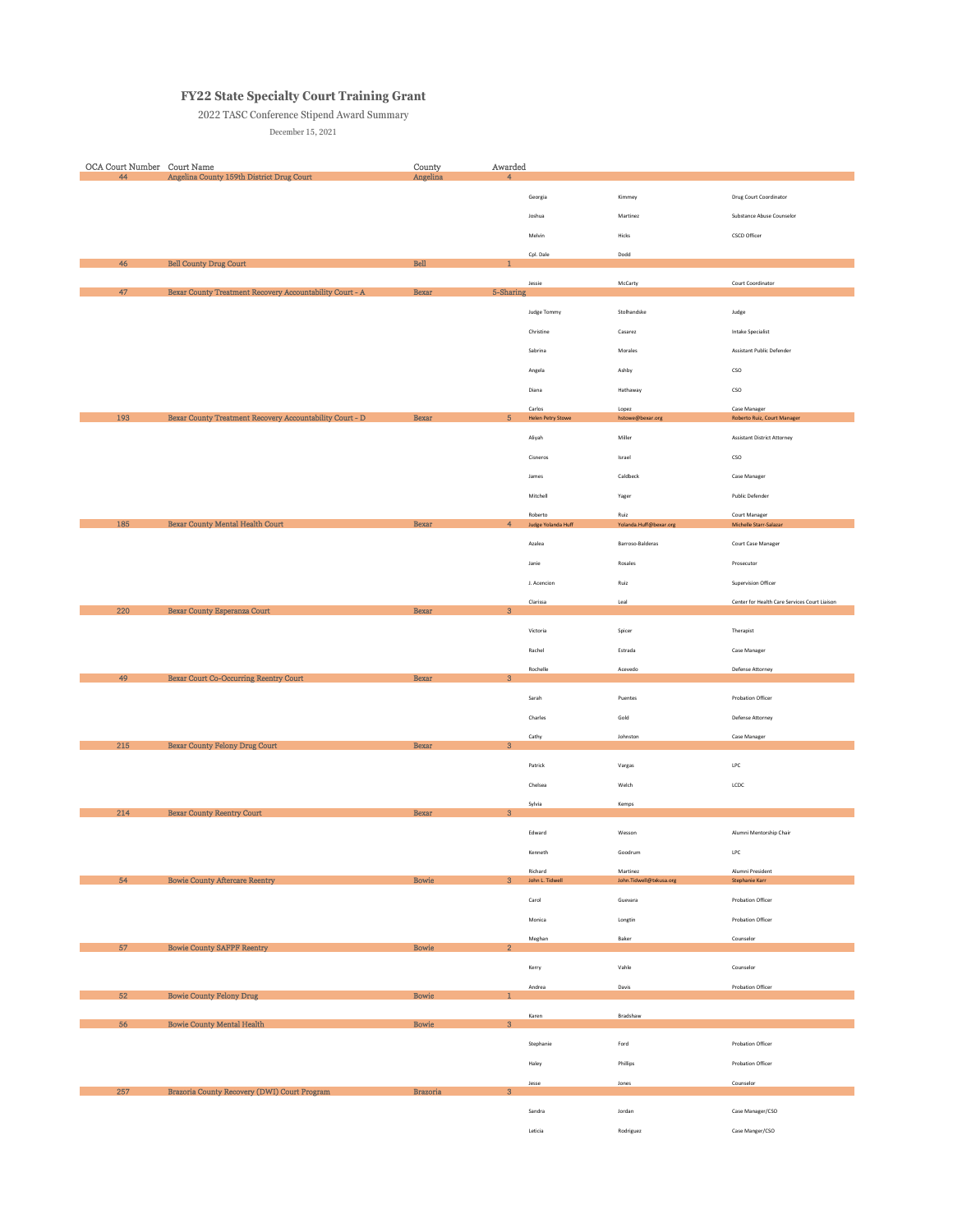|     |                                                                                        |                                           | Karla              | Kutch                      | <b>CSCD Deputy Director</b>        |
|-----|----------------------------------------------------------------------------------------|-------------------------------------------|--------------------|----------------------------|------------------------------------|
| 140 | Brazoria County S.T.E.P. Drug Court Program                                            | <b>Brazoria</b><br>$\overline{4}$         |                    |                            |                                    |
|     |                                                                                        |                                           | Craig              | Fritz                      | Program Supervisor                 |
|     |                                                                                        |                                           | Chelsie            | Onyeije                    | Case Manager/CSO                   |
|     |                                                                                        |                                           | Carlos             | Velez                      | Aftercare Officer                  |
|     |                                                                                        |                                           |                    |                            |                                    |
| 258 | Brazoria County Veterans Court Program                                                 | <b>Brazoria</b>                           | Tesa               | Wise                       | Specialty Courts Liaison           |
|     |                                                                                        |                                           | Kim                | Moran                      | Court Coordinaotr/Senior Officer   |
| 58  | <b>Brazos County Specialty Court</b>                                                   | <b>Brazos</b><br>$\overline{4}$           |                    |                            |                                    |
|     |                                                                                        |                                           | Bobby              | Baker                      | Senior CSO/Court Coordinator       |
|     |                                                                                        |                                           |                    |                            |                                    |
|     |                                                                                        |                                           | Michael            | Rex                        | <b>Assistant County Attorney</b>   |
|     |                                                                                        |                                           | Nathaniel          | Wood                       | Assistant District Attorney        |
|     |                                                                                        |                                           | William            | Brown                      | Senior CSO                         |
| 180 | Caldwell County Challenge Court                                                        | Caldwell<br>$\ensuremath{\mathbf{3}}$     |                    |                            |                                    |
|     |                                                                                        |                                           | Sarah              | O'Neal                     | Community Supervision Officer      |
|     |                                                                                        |                                           | Mary               | Williams                   | TAIP Coordinator/Counselor         |
|     |                                                                                        |                                           | Kirsti             | Gomez                      | $\mathsf{cso}$                     |
| 61  | <b>Cameron County Divert Court</b>                                                     | $\bf{3}$<br>Cameron                       |                    |                            |                                    |
|     |                                                                                        |                                           | Janie              | Ruiz                       | Court Coordinator                  |
|     |                                                                                        |                                           |                    |                            |                                    |
|     |                                                                                        |                                           | Janely             | Davila                     | Probation Officer                  |
| 233 | Camp, Titus, Morris Counties 76th & 276 Judicial District Drug Court Camp/Titus/Morris | $\bf{3}$                                  | Judge Gloria       | Rincones                   | Judge                              |
|     |                                                                                        |                                           |                    |                            |                                    |
|     |                                                                                        |                                           | Gilbert            | Olivarez                   | Drug Court Coordinator             |
|     |                                                                                        |                                           | Elizabet (Ellie)   | Valdelamar                 | Drug Court Officer                 |
|     |                                                                                        |                                           | Sarah              | Cooper                     | Defense Attorney                   |
| 63  | Collin County Juvenile Drug Court - SOAR                                               | $\operatorname{Collin}$<br>$\bf{3}$       |                    |                            |                                    |
|     |                                                                                        |                                           | Judge Don          | McDermitt                  | Judge                              |
|     |                                                                                        |                                           | Scott              | Stohner                    | Counselor                          |
| 187 | North Texas Regional Veterans Court - Collin County                                    | $\operatorname{Collin}$<br>$\overline{2}$ |                    |                            |                                    |
|     |                                                                                        |                                           | Matthew            | Zalewski                   | Case Manager                       |
|     |                                                                                        |                                           | Justin             | Ewing                      | Case Manager                       |
|     |                                                                                        |                                           |                    |                            |                                    |
|     |                                                                                        |                                           |                    |                            |                                    |
| 247 | <b>Comal County Veteran's Treatment Court</b>                                          | Comal                                     | Misty              | Ely                        | <b>Clinical Director</b>           |
|     |                                                                                        |                                           |                    |                            |                                    |
| 64  | <b>Comal County Challenge Court</b>                                                    | Comal                                     | Christina          | Riley                      | Probation Officer                  |
|     |                                                                                        |                                           | Sandra             | Maggiani                   | $\mathsf{cso}$                     |
| 65  | Comal County Accountability Court                                                      | Comal<br>1                                |                    |                            |                                    |
|     |                                                                                        |                                           | <b>Judge Randy</b> | Gray                       | Judge                              |
| 198 | Dallas County Competency Court                                                         | Court<br>3                                |                    |                            |                                    |
|     |                                                                                        |                                           | Gaelle             | Abrey                      | <b>Assistant District Attorney</b> |
|     |                                                                                        |                                           | Maricela           | Canava                     | Mental Health Case Worker          |
|     |                                                                                        |                                           |                    |                            |                                    |
| 72  | Dallas County Felony DWI Court                                                         | Dallas<br>$\overline{2}$                  | Randall            | Scott                      | Public Defender                    |
|     |                                                                                        |                                           | Pearl              | Williams                   | Probation Officer                  |
|     |                                                                                        |                                           |                    |                            |                                    |
| 79  | Dallas Initiative For Diversion and Expedited Rehabilitation and Treatme Dallas        | 6                                         | Lynn               | Cox                        | Public Defender                    |
|     |                                                                                        |                                           | Judge Hector       | Garza                      | Judge                              |
|     |                                                                                        |                                           |                    |                            |                                    |
|     |                                                                                        |                                           | LaToya             | Moorman                    | Case Manager                       |
|     |                                                                                        |                                           | Alma               | Deleon                     | Case Manager                       |
|     |                                                                                        |                                           | Jessica            | Garcia                     | Case Manager                       |
|     |                                                                                        |                                           | Stephanie          | Morrison                   | Probation Supervisor               |
|     |                                                                                        |                                           | Hannah             | Warren                     | <b>DIVERT Assessor</b>             |
| 73  | Dallas County I.I.P Court                                                              | <b>Dallas</b><br>3                        |                    |                            |                                    |
|     |                                                                                        |                                           | Nickolas           | Quezada                    | Public Defender                    |
|     |                                                                                        |                                           | Crystal            | Lopez                      |                                    |
| 83  | Dallas County Dual Diagnosis Aftercare Court                                           | <b>Dallas</b><br>$\mathbf 2$              |                    |                            |                                    |
|     |                                                                                        |                                           | Bridgett           | Rogers                     | Probation Officer                  |
|     |                                                                                        |                                           | Syretta            | Johnson-Grisby             | Counselor                          |
| 76  | Dallas County Misdemeanor DWI Court                                                    | Dallas<br>$\overline{2}$                  |                    |                            |                                    |
|     |                                                                                        |                                           | Linda              | Reid                       | Probation Officer                  |
|     |                                                                                        |                                           | Shelitta           | Green                      | Probation Supervisor               |
|     |                                                                                        | $\overline{3}$                            |                    |                            |                                    |
| 134 | Dallas County STAR Court                                                               | Dallas                                    |                    |                            |                                    |
|     |                                                                                        |                                           | Lisa<br>Ashley     | Kinsey-Johnson<br>Oliphant | Probation Officer<br>Counselor     |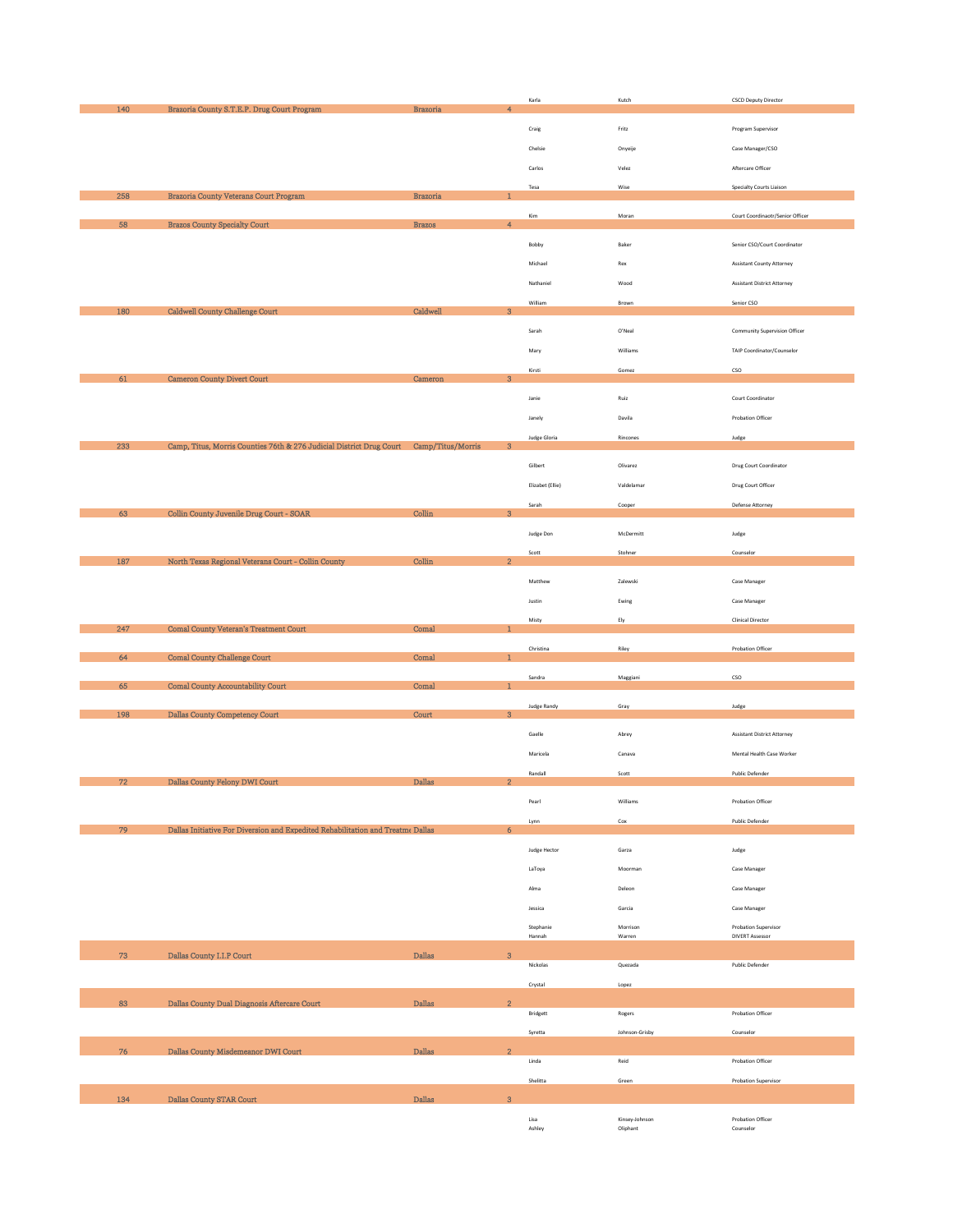| $71\,$ |                                                            |                              |                           | Judge Nancy                          | Kennedy                                | Judge                                            |
|--------|------------------------------------------------------------|------------------------------|---------------------------|--------------------------------------|----------------------------------------|--------------------------------------------------|
|        | Dallas County 4-C SAFPF Reentry Court                      | $\mathbf{Dallas}$            | $\overline{3}$            |                                      |                                        |                                                  |
|        |                                                            |                              |                           |                                      |                                        |                                                  |
|        |                                                            |                              |                           | Taylor<br>Stacy                      | Walker<br>Brown                        | ATRS IOP Counselor<br>$_{\mathsf{CSO}}$          |
|        |                                                            |                              |                           | Mia                                  | Randolph                               | ATRS IOP Counselor                               |
|        |                                                            |                              |                           |                                      |                                        |                                                  |
| 172    | Dallas County ATLAS Court                                  | $\mathbf{Dallas}$            | $\mathbf{3}$              |                                      |                                        |                                                  |
|        |                                                            |                              |                           | Nathaniel                            | Clark                                  | Probation Supervisor                             |
|        |                                                            |                              |                           | Kenisha                              | Butler                                 | Probation Officer                                |
|        |                                                            |                              |                           | Krisha                               | Jaggers                                | Counselor                                        |
| 78     | Dallas County Veterans Court                               | <b>Dallas</b>                | $\ensuremath{\mathbf{3}}$ |                                      |                                        |                                                  |
|        |                                                            |                              |                           | Juan                                 | Morales                                | Probation Officer                                |
|        |                                                            |                              |                           | Jeremy                               | Bangs                                  | Probation Officer                                |
|        |                                                            |                              |                           | Janie                                | Martin                                 | Attorney                                         |
| 171    | Dallas County Mental Health Diversion Court                | <b>Dallas</b>                | $\mathbf{3}$              |                                      |                                        |                                                  |
|        |                                                            |                              |                           |                                      |                                        |                                                  |
|        |                                                            |                              |                           | Ingram                               | Harry                                  | Assistant Public Defender                        |
|        |                                                            |                              |                           | Shenna                               | Oriabure                               | Coordinator                                      |
|        |                                                            |                              |                           | Judge Kristin                        | Wade                                   | Judge                                            |
| 75     | Dallas County Legacy Family Court                          | $\mathbf{Dallas}$            | $\mathbf{1}$              |                                      |                                        |                                                  |
|        |                                                            |                              |                           |                                      |                                        |                                                  |
|        |                                                            |                              |                           |                                      |                                        |                                                  |
| 267    | Dallas County AIM Court                                    | <b>Dallas</b>                | $\overline{4}$            |                                      |                                        |                                                  |
|        |                                                            |                              |                           | Daryl                                | Bradley                                | Senior Sergeant                                  |
|        |                                                            |                              |                           | George                               | Johnson                                | Community Supervision Officer                    |
|        |                                                            |                              |                           |                                      |                                        |                                                  |
|        |                                                            |                              |                           | Denetra<br>Judge Audra               | Denson<br>Riley                        | Community Supervision Officer<br>Judge           |
| 77     | Dallas County STAC Court                                   | $\mathbf{Dallas}$            | $\overline{4}$            |                                      |                                        |                                                  |
|        |                                                            |                              |                           |                                      |                                        |                                                  |
|        |                                                            |                              |                           | Judge La' Donna                      | Harlan                                 | Judge                                            |
|        |                                                            |                              |                           | Judge Lela                           | Mays                                   | Judge<br>Assistant Public Defender               |
|        |                                                            |                              |                           | Richard                              | Foster                                 |                                                  |
|        |                                                            |                              |                           | Megan                                | Westbrook                              |                                                  |
| 88     | El Paso County Juvenile Drug Treatment Court               | El Paso                      | $\overline{2}$            |                                      |                                        | Probation Officer                                |
|        |                                                            |                              |                           | Zamara                               | Ortega                                 |                                                  |
|        |                                                            |                              |                           | Andrea                               | Rangel                                 | Counselor                                        |
| 250    | EL Paso County Project HOPE - Juvenile Mental Health Court | El Paso                      | $\overline{2}$            | Rosie                                | Medina                                 | Chief Juvenile Probation Officer                 |
|        |                                                            |                              |                           |                                      |                                        |                                                  |
|        |                                                            |                              |                           | Nicolas                              | Gallardo                               | <b>Field Compliance Officer</b>                  |
| 68     | El Paso DWI Intervention and Treatment Program             | El Paso                      | $\sqrt{5}$                |                                      |                                        |                                                  |
|        |                                                            |                              |                           | Ana                                  | Dominguez                              | Case Manager                                     |
|        |                                                            |                              |                           | <b>Judge Robert</b>                  | Anchondo                               | Judge                                            |
|        |                                                            |                              |                           |                                      |                                        |                                                  |
|        |                                                            |                              |                           | Juan                                 | Ferrel                                 | Surveillance Officer                             |
|        |                                                            |                              |                           | <b>Judge Dolores</b>                 | Reyes                                  | Judge                                            |
|        |                                                            |                              |                           | Viana                                | Pinedo                                 | Probation Officer                                |
|        | El Paso County 65th District Family Drug Court             | $\mathbb{E} \mathbb{I}$ Paso |                           |                                      |                                        |                                                  |
| 40     |                                                            |                              | $\mathbf{3}$              |                                      |                                        |                                                  |
|        |                                                            |                              |                           |                                      |                                        |                                                  |
|        |                                                            |                              |                           | Jazmin<br>Norma                      | Franco<br>Roberts                      | <b>FBSS Specialist</b><br><b>FBSS Specialist</b> |
|        |                                                            |                              |                           | Esther                               | Talavera                               | LCDC                                             |
|        |                                                            |                              | $\overline{2}$            |                                      |                                        |                                                  |
| 93     | <b>Fannin County Drug Court</b>                            | Fannin                       |                           |                                      |                                        |                                                  |
|        |                                                            |                              |                           | Shane                                | Hazelton                               | Prosecutor                                       |
|        |                                                            |                              |                           | Corey                                | Baker                                  | <b>CSCD Director</b>                             |
| 202    | Fort Bend County Mental Health Court - SHARING STIPENDS    |                              | $\overline{3}$            | <b>Honorable Christopher Morales</b> | CG.Morales@fortbendcountytx.gov        | <b>Stanford Polk</b>                             |
|        |                                                            |                              |                           | Overzenia                            | Ojuri                                  | Mental Health Division Chief                     |
|        |                                                            |                              |                           |                                      |                                        |                                                  |
|        |                                                            |                              |                           | LaShandra<br>Judge Argie             | Boddy<br>Brame                         | Senior Officer<br>Judge                          |
|        |                                                            |                              |                           |                                      | Becerra                                |                                                  |
|        |                                                            |                              |                           | Judge Christian                      |                                        | Judge                                            |
| 227    | Fort Bend County Veterans Court                            | Fort Bend                    | $\mathbf{3}$              | Jeffrey McMeans                      | jeffrey.mcmeans@fortbendcountytx.gov   | <b>Stanford Polk</b>                             |
|        |                                                            |                              |                           | Stan                                 | Polk                                   | <b>Assistant Director</b>                        |
|        |                                                            |                              |                           | Terri                                | Escobar                                | Senior Officer                                   |
|        |                                                            |                              |                           | Judge Jeffrey                        | McMeans                                | Judge                                            |
| 201    | Fort Bend County Mental Health Docket                      | Fort Bend                    | $\mathbf{3}$              | Honorable Christian Becerra          | christian.becerra@fortbendcountytx.gov | <b>Stanford Polk</b>                             |
|        |                                                            |                              |                           | Mishell                              | Sparks                                 | Probatin Officer                                 |
|        |                                                            |                              |                           | Clayton                              | Garza                                  | Probatin Officer                                 |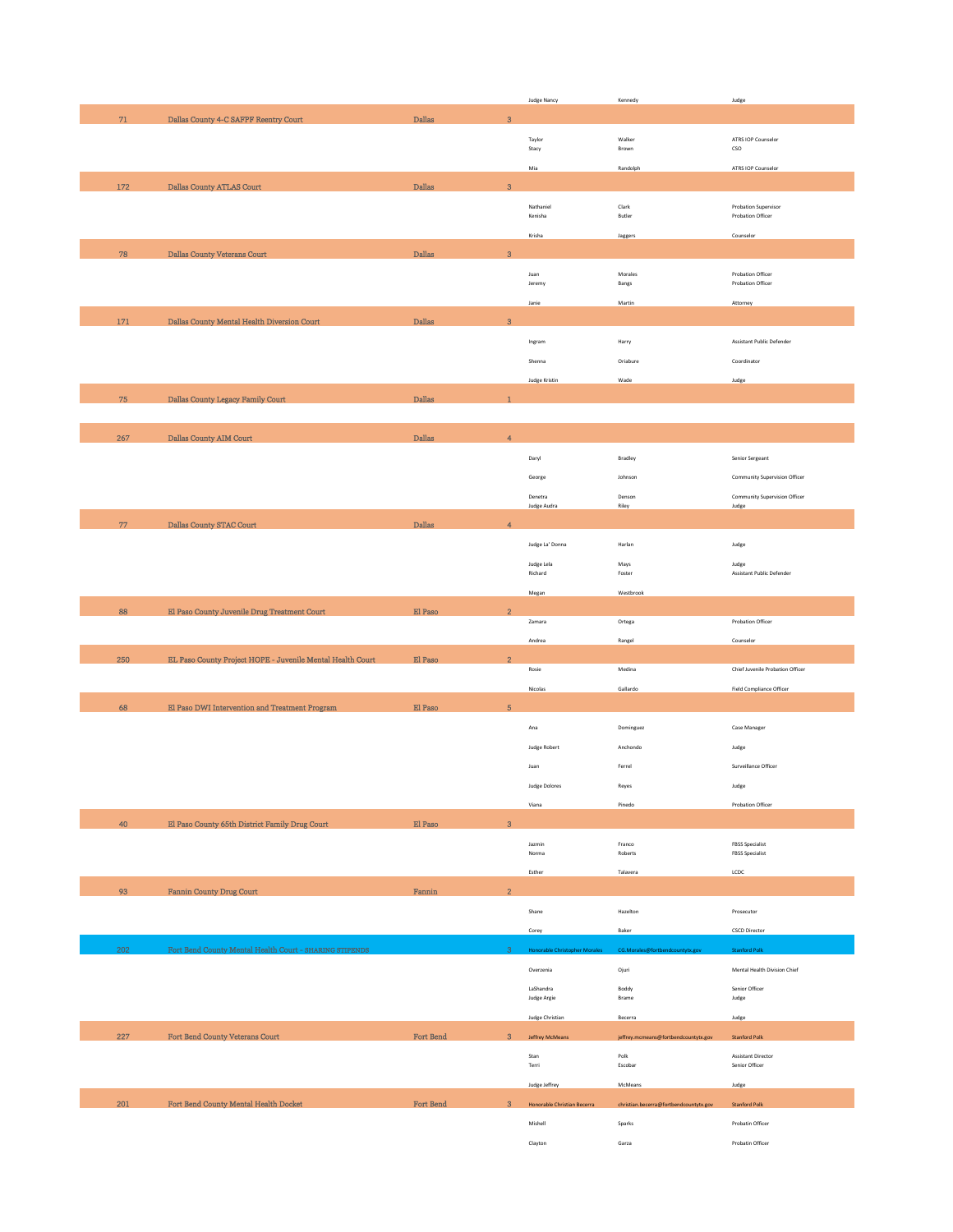|     |                                                                              |           |                          | Angel                           | Torres                              | Probatin Officer                                         |
|-----|------------------------------------------------------------------------------|-----------|--------------------------|---------------------------------|-------------------------------------|----------------------------------------------------------|
| 96  | Fort Bend County Misdemeanor Drug Court-SHARING STIPENDS                     | Fort Bend | $\overline{3}$           | <b>Honorable Teana Watson</b>   | Teana.Watson@fortbendcountytx.gov   | <b>Stanford Polk</b>                                     |
|     |                                                                              |           |                          | Mark                            | Mitchell                            | Assistnat District Attorney                              |
|     |                                                                              |           |                          |                                 |                                     |                                                          |
|     |                                                                              |           |                          | Radhika                         | Dave                                | Defense Attorney                                         |
|     |                                                                              |           |                          | Val                             | Balderas                            | Probation Officer                                        |
|     |                                                                              |           |                          | Judge Teana                     | Watson                              | Judge                                                    |
| 97  | Fort Bend County Misdemeanor DWI Court-SHARING STIPENDS                      | Fort Bend | 4                        | <b>Honorable Sherman Hatton</b> | sherman.hatton@fortbendcountytx.gov | <b>Stanford Polk</b>                                     |
|     |                                                                              |           |                          | Benita                          | Avery                               | Probation Officer                                        |
|     |                                                                              |           |                          | Eddrea                          | McKnight                            | Defense Attorney                                         |
|     |                                                                              |           |                          | Terrie                          | Tingle-Harris                       | Fort Bend Regional Council Treatment Provider            |
|     |                                                                              |           |                          | Daryl                           | Sherman                             | Assistant District Attorney                              |
|     |                                                                              |           |                          |                                 |                                     |                                                          |
|     |                                                                              |           |                          | Lewis                           | White                               | Judge                                                    |
|     |                                                                              |           |                          | Judge Sherman                   | Hatton                              | Judge                                                    |
| 95  | Fort Bend County CARD Program (Felony Drug Court)-SHARING<br><b>STIPENDS</b> | Fort Bend | 3                        | eika Carter<br>Tam              | stan.polk@fortbendcountytx.gov      | Sandy Grigar                                             |
|     |                                                                              |           |                          | Jim                             | Syptak                              | Drug Court Coordinator                                   |
|     |                                                                              |           |                          | Susan                           | Bourgeois                           | <b>Assistant District Attorney</b>                       |
|     |                                                                              |           |                          | Leticia                         | Martinez                            | Probation Officer                                        |
|     |                                                                              |           |                          | Judge Tameika                   | Carter                              | Judge                                                    |
|     |                                                                              |           |                          | Judge Tamecia                   | Glover                              | Judge                                                    |
| 181 | Galveston County "HOPE" Drug Court                                           | Galveston | $\overline{2}$           | Jessica                         | Ebbs                                | Defense Attorney                                         |
|     |                                                                              |           |                          |                                 |                                     |                                                          |
|     |                                                                              |           |                          | Stephanie                       | Maguire                             | Coordinator                                              |
| 98  | Grayson County Recovery Court                                                | Grayson   | $\overline{4}$           |                                 |                                     |                                                          |
|     |                                                                              |           |                          | Shannon                         | Green                               | Counselor                                                |
|     |                                                                              |           |                          | Garland<br>Judge Larry          | Cardwell<br>Phillips                | Defense Attorney<br>Judge                                |
|     |                                                                              |           |                          |                                 |                                     |                                                          |
|     |                                                                              |           |                          | Kerye                           | Ashmore                             | <b>Assistant District Attorney</b>                       |
| 99  | Grayson County Family Recovery Court                                         | Grayson   | $\overline{\mathcal{A}}$ |                                 |                                     |                                                          |
|     |                                                                              |           |                          | Nathaniel                       | <b>Lightfoot Cantrell</b>           | Counselor                                                |
|     |                                                                              |           |                          | Marianne<br>Tyler               | Ruffin<br>Said                      | Social Worker<br>DFPS Supervisor                         |
|     |                                                                              |           |                          | Rick                            | Dunn                                | Attorney                                                 |
| 42  | <b>Guadalupe County ACHIEVE Court</b>                                        | Guadalupe |                          |                                 |                                     |                                                          |
| 102 | <b>Guadalupe County Veterans Treatment Court</b>                             | Guadalupe | 1                        | Kathy                           | Boos                                | Court Coordinator                                        |
|     |                                                                              |           |                          |                                 | Luehlfing                           |                                                          |
|     |                                                                              |           |                          | Doreen                          |                                     | Court Coordinator                                        |
| 144 | Harris County STAR Drug Court No. 4                                          | Harris    | $\bf 3$                  |                                 |                                     |                                                          |
|     |                                                                              |           |                          |                                 |                                     |                                                          |
|     |                                                                              |           |                          | Judge Kelli<br>Sally            | Johnson<br>$\mathsf{Ring}$          | Judge<br>Defense Attorney                                |
|     |                                                                              |           |                          | Paterra                         | Warren                              |                                                          |
|     |                                                                              |           | $\overline{3}$           |                                 |                                     |                                                          |
| 141 | Harris County STAR Drug Court No. 1                                          | Harris    |                          |                                 |                                     |                                                          |
|     |                                                                              |           |                          | Jessica                         | Lopez                               | Probation Officer                                        |
|     |                                                                              |           |                          | Brittany<br>Keith               | Bowell<br>Liles                     | Counselor<br>Program Manager & Clinical Director         |
|     |                                                                              |           |                          | Kristena                        | Glenn                               | Proseutor                                                |
| 143 | Harris County STAR Drug Court No. 3                                          | Harris    | 3-Sharing                |                                 |                                     |                                                          |
|     |                                                                              |           |                          | Judge Hazel                     | Jones                               | Judge                                                    |
|     |                                                                              |           |                          |                                 |                                     |                                                          |
|     |                                                                              |           |                          | Tricia<br>Jessica               | Mason<br>Padilla                    | Prosecutor<br>Defense Attorney                           |
|     |                                                                              |           |                          | Jessica                         | Perlaza                             | Counselor                                                |
| 142 | Harris County STAR Drug Court No. 2                                          | Harris    | 3                        |                                 |                                     |                                                          |
|     |                                                                              |           |                          | Edward                          | Murray                              | Probation Officer                                        |
|     |                                                                              |           |                          | Aaron                           | White                               | Defense Attorney                                         |
| 210 | Harris County Felony Mental Health Court Co-Occurring Disorders              | Harris    | $\bf{3}$                 |                                 |                                     |                                                          |
|     |                                                                              |           |                          | Sonja<br>Bradford               | Scurlock<br>Crockard                | Specific Needs CSO<br><b>Assistant District Attorney</b> |
|     |                                                                              |           |                          | Deana                           | Hernandez                           | $\mathsf{cso}\xspace$                                    |
| 231 |                                                                              |           | $\overline{\mathbf{3}}$  |                                 |                                     |                                                          |
|     | Harris County Felony Mental Health Court                                     | Harris    |                          | Drue                            | Gaines                              | Program Director                                         |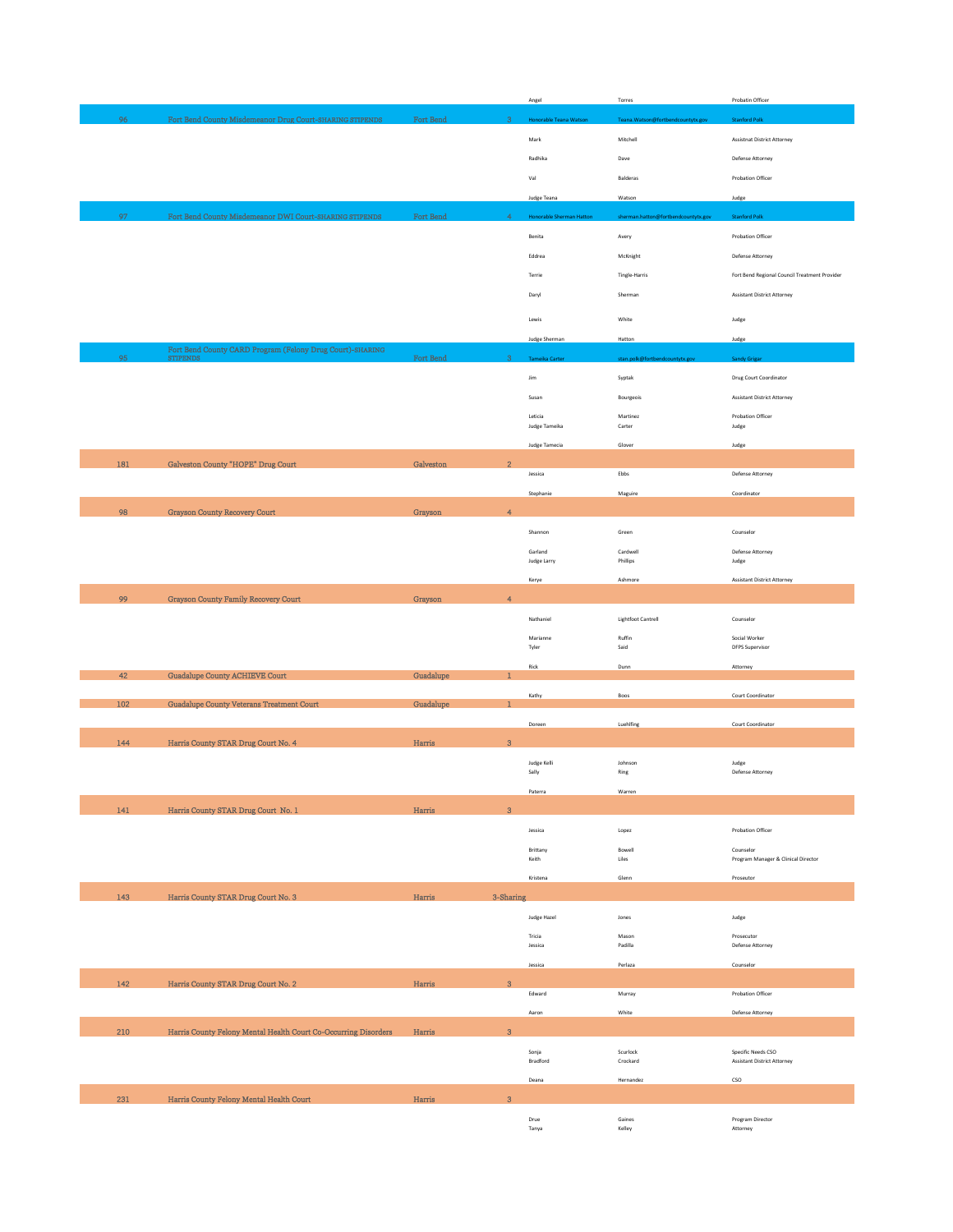|                  |                                           |               |                         | Giuliana                    | Lozano               | Court Clinician                           |
|------------------|-------------------------------------------|---------------|-------------------------|-----------------------------|----------------------|-------------------------------------------|
| 223              | Harris County SOBER Court 1               | Harris        | $\overline{2}$          |                             |                      |                                           |
|                  |                                           |               |                         | Jacquelyn                   | Wertz                | Specialty Services Manager                |
|                  |                                           |               |                         |                             |                      |                                           |
|                  |                                           |               |                         | Natalie                     | Branda               | Counselor                                 |
| 104              | Harris County SOBER Court 4               | Harris        | 3-Sharing               |                             |                      |                                           |
|                  |                                           |               |                         | Desiree                     | Gonzales             | Court Supervisor                          |
|                  |                                           |               |                         |                             |                      |                                           |
|                  |                                           |               |                         | Reynaldo                    | Estrada              | Deputy                                    |
|                  |                                           |               |                         | Staci                       | Biggar               | Defense Attorney                          |
|                  |                                           |               |                         | Judge Lori                  | <b>Chambers Gray</b> | Judge                                     |
| 105              | Harris County SOBER Court 11              | Harris        | $\bf{3}$                |                             |                      |                                           |
|                  |                                           |               |                         |                             |                      |                                           |
|                  |                                           |               |                         | KeaYon                      | Adams                | Specialty Services Branch Director        |
|                  |                                           |               |                         | Kimberly                    | Richter              | <b>Treatment Services Program Manager</b> |
|                  |                                           |               |                         | Siji                        | John                 | <b>CAST Director</b>                      |
|                  |                                           |               |                         |                             |                      |                                           |
| 106              | Harris County SOBER Court 12              | Harris        | 3-Sharing               |                             |                      |                                           |
|                  |                                           |               |                         | Shanell                     | Maxwell              | Senior Branch Director                    |
|                  |                                           |               |                         |                             |                      |                                           |
|                  |                                           |               |                         | Tiffany                     | Fountain             | Recovery Coach                            |
|                  |                                           |               |                         | Jessie                      | Stubblefield         | $\mathsf{cso}\xspace$                     |
| 283              | Harris County 360 Court                   | Harris County | $\mathbf 1$             |                             |                      |                                           |
|                  |                                           |               |                         | Judge Dena                  | Fisher               | Judge                                     |
| 225              | Harris County SOBER Court 13              | Harris        | $\overline{2}$          |                             |                      |                                           |
|                  |                                           |               |                         | Luis                        | Moreno               | $_{\mathsf{CSO}}$                         |
|                  |                                           |               |                         |                             |                      |                                           |
| 107              | Harris County Felony Veterans' Court      | Harris        | $\mathbf{3}$            |                             |                      |                                           |
|                  |                                           |               |                         |                             |                      |                                           |
|                  |                                           |               |                         | Judge Jason                 | Luong                | Judge                                     |
|                  |                                           |               |                         | Matthew                     | Coates               | $_{\mathsf{CSO}}$                         |
|                  |                                           |               |                         | Joyce                       | Ozemoya              | Counselor                                 |
| 228              |                                           |               | $\overline{3}$          |                             |                      |                                           |
|                  | Harris County Misdemeanor Veterans' Court | Harris        |                         |                             |                      |                                           |
|                  |                                           |               |                         | Judge Shannon               | Baldwin              | Judge                                     |
|                  |                                           |               |                         | Sara Michelle               | Barnett              | $_{\mathsf{CSO}}$                         |
|                  |                                           |               |                         | Guadalupe                   | Hernandez            | $_{\mathsf{CSO}}$                         |
|                  |                                           |               | $\mathbf{3}$            |                             |                      |                                           |
| 235              | Hidalgo County Misdemeanor DWI Court      | Hidalgo       |                         |                             |                      |                                           |
|                  |                                           |               |                         | Robert                      | Lizcano              | Supervisor                                |
|                  |                                           |               |                         | Jay                         | Vela                 | Supervision Officer                       |
|                  |                                           |               |                         |                             |                      |                                           |
|                  |                                           |               |                         | Jonathan                    | Osoria               | Supervision Officer                       |
| $\bullet\bullet$ | Hidalgo County Misdemeanor Drug Court     | Hidalgo       | $\overline{2}$          |                             |                      |                                           |
|                  |                                           |               |                         | Judge Omar                  | Maldonado            | Judge                                     |
|                  |                                           |               |                         | Victoria                    | Rodriguez            | <b>Supervision Officer</b>                |
|                  |                                           |               |                         |                             |                      |                                           |
| 109              | Hidalgo County Felony Drug Court          | Hidalgo       | $\overline{2}$          |                             |                      |                                           |
|                  |                                           |               |                         | Marisa                      | Delgado              | cso                                       |
|                  |                                           |               |                         | Charles                     | Brewster             | Counselor                                 |
| 290              | Hidalgo County Youthful Offender Court    | Hidalgo       | $\sqrt{3}$              |                             |                      |                                           |
|                  |                                           |               |                         |                             |                      |                                           |
|                  |                                           |               |                         | Alexandra                   | Garza                | Supervisor                                |
|                  |                                           |               |                         | Sandra                      | Segundo              | Supervision Officer                       |
|                  |                                           |               |                         | Daniela                     | Villalobos           | Supervision Officer                       |
| 240              | Hidalgo County Mental Health Court        | Hidalgo       | $\overline{\mathbf{3}}$ |                             |                      |                                           |
|                  |                                           |               |                         |                             |                      |                                           |
|                  |                                           |               |                         | Daniel                      | Gonzalez             | PTD Coordinator                           |
|                  |                                           |               |                         | Homero                      | Morales              | Supervision Officer                       |
|                  |                                           |               |                         |                             |                      |                                           |
|                  |                                           |               |                         | Carina                      | Leos                 | Supervision Officer                       |
| 111              | Hidalgo County Veteran's Treatment Court  | Hidalgo       | $\overline{2}$          |                             |                      |                                           |
|                  |                                           |               |                         |                             |                      |                                           |
|                  |                                           |               |                         | Esteban                     | Del Bosque           | Supervisor                                |
|                  |                                           |               |                         | Jose                        | Ozuna                |                                           |
|                  |                                           |               |                         |                             |                      |                                           |
| 110              | Hidalgo County Felony DWI Court           | Hidalgo       | $\overline{2}$          |                             |                      |                                           |
|                  |                                           |               |                         | Jose                        | Martinez             | Counselor                                 |
|                  |                                           |               |                         |                             |                      |                                           |
|                  |                                           |               |                         | Miguel                      | Garza                | Counselor                                 |
| $\bullet\bullet$ | <b>Hidalgo County Reentry Court</b>       | Hidalgo       | $\overline{2}$          |                             |                      |                                           |
|                  |                                           |               |                         | Judge Mario                 | Ramirez              | Judge                                     |
|                  |                                           |               |                         | Juan                        | Mascorro             | Supervision Officer                       |
|                  |                                           |               |                         |                             |                      |                                           |
| 269              | Hutchinson County Adult Drug Court        | Hutchinson    | $\overline{4}$          |                             |                      |                                           |
|                  |                                           |               |                         | Jennifer                    | Rhoden               | Evaluator/Director                        |
|                  |                                           |               |                         |                             |                      |                                           |
|                  |                                           |               |                         | Judge James<br>${\sf Mark}$ | Mosley<br>Snider     | Judge<br>Prosecutor                       |
|                  |                                           |               |                         |                             |                      |                                           |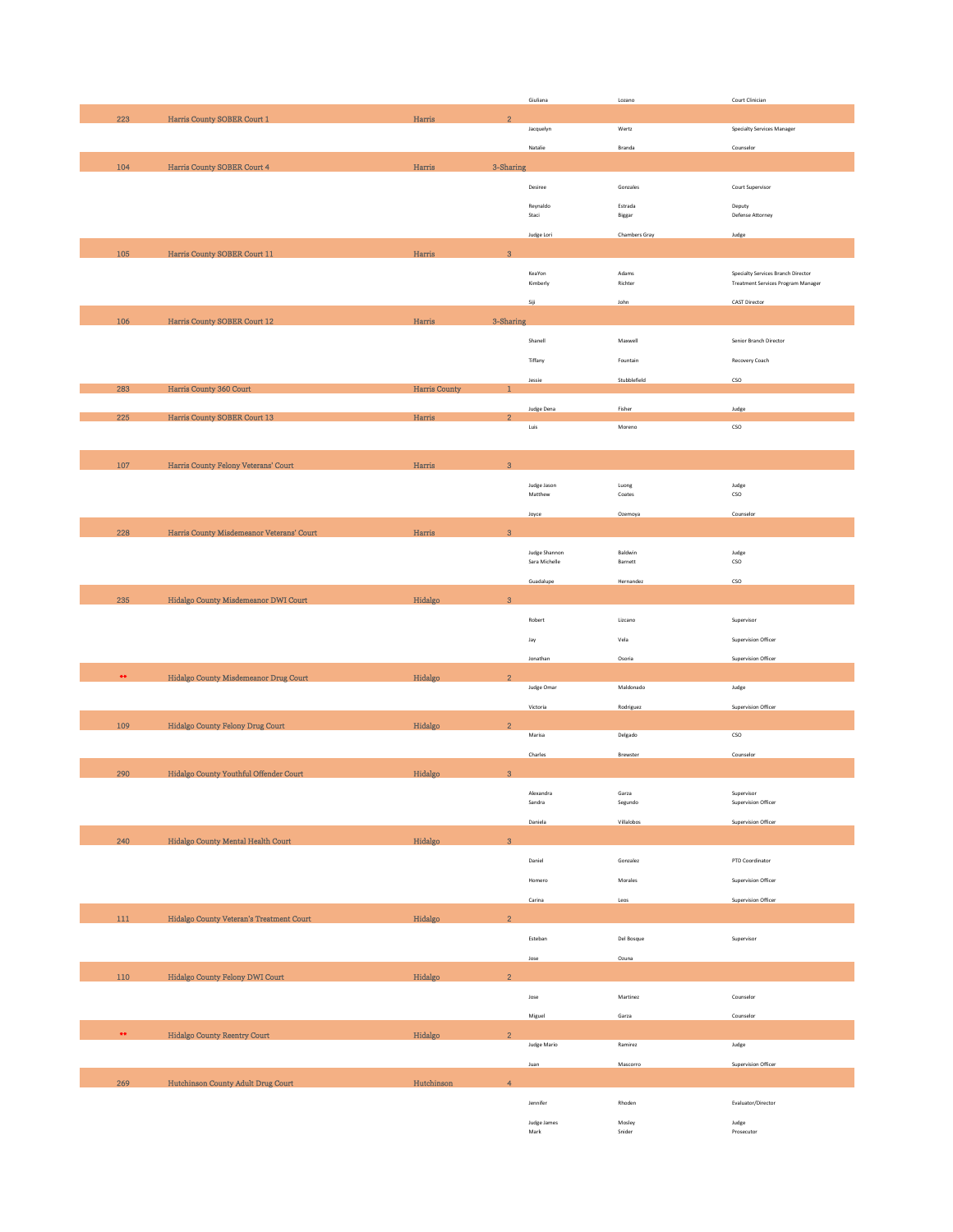|     |                                                                     |                |                           | Ryan                        | Watson            | Counselor                                  |
|-----|---------------------------------------------------------------------|----------------|---------------------------|-----------------------------|-------------------|--------------------------------------------|
| 114 | Jefferson County 317th District Family Treatment Drug Courts        | Jefferson      | $\overline{2}$            |                             |                   |                                            |
|     |                                                                     |                |                           | Mary                        | Bevil             | $\ensuremath{\mathsf{LCDC}}$               |
|     |                                                                     |                |                           | Constance                   | Gilmore           | Family Based Safety Services Specialist IV |
| 277 | Jefferson County 279th District Court, Juvenile Mental Health Court | Jefferson      | $\overline{4}$            |                             |                   |                                            |
|     |                                                                     |                |                           | Laurie                      | Reeves            | Court Coordinator                          |
|     |                                                                     |                |                           |                             |                   |                                            |
|     |                                                                     |                |                           | Amber<br><b>Judge Randy</b> | Woods<br>Shelton  | LPC<br>Judge                               |
|     |                                                                     |                |                           | Catherine                   | Bruney            | Attorney                                   |
|     |                                                                     |                |                           |                             |                   |                                            |
| 38  | Kaufman County 422nd District Drug and Mental Health Court          | Kaufman        | $\overline{4}$            |                             |                   |                                            |
|     |                                                                     |                |                           | Judge Shelton T.W           | Gibbs             | Judge                                      |
|     |                                                                     |                |                           | Chris                       | Whalen            | Probation Officer                          |
|     |                                                                     |                |                           | Haylea                      | Workman           | Probation Officer                          |
|     |                                                                     |                |                           | Jessica                     | Morales           | <b>Assistant Court Coordinator</b>         |
| 118 | Lubbock County Adult Drug Court                                     | Lubbock        | $\overline{2}$            |                             |                   |                                            |
|     |                                                                     |                |                           | Veda                        | Wright            | Specialty Court Coordinator                |
|     |                                                                     |                |                           | Laura Beth                  | Fossett           | <b>Assistant District Attorney</b>         |
|     |                                                                     |                |                           |                             |                   |                                            |
| 119 | Lubbock Adult DWI Court                                             | Lubbock        | $\overline{2}$            | Brandi                      | Badke             | Probation Officer                          |
|     |                                                                     |                |                           | Kathryn (KC)                | Emery             | Community Liaison                          |
|     |                                                                     |                |                           |                             |                   |                                            |
| 87  | McLennan County DWI/Drug Court                                      | McLennan       | $\overline{2}$            | RaDonna                     | Clark             | Probation Officer                          |
|     |                                                                     |                |                           |                             |                   |                                            |
|     |                                                                     |                |                           | Brad                        | Garza             | Case Manager                               |
| 313 | McLennan County Mental Health Court                                 | McLennan       | $\overline{4}$            |                             |                   |                                            |
|     |                                                                     |                |                           | Sheldon                     | Fant Jr.          | Court Officer                              |
|     |                                                                     |                |                           | Rebeckah                    | Lawson            | Defense Attorney                           |
|     |                                                                     |                |                           | Alyssa                      | Killin            | Assistant District Attorney                |
|     |                                                                     |                |                           | Laura                       | Weaver            | <b>Treatment Provider</b>                  |
| 306 | McLennan County Veterans' Treatment Court                           | McLennan       | $\overline{4}$            |                             |                   |                                            |
|     |                                                                     |                |                           | Belinda                     | Honey             | Peer Support Specialist                    |
|     |                                                                     |                |                           |                             |                   |                                            |
|     |                                                                     |                |                           | Amy<br>Tiffany              | Lowrey<br>Love    | Director of Specialty Courts<br>VJO        |
|     |                                                                     |                |                           | Victoria                    | Evans             | LCDC                                       |
| 279 | Midland County Adult Felony Drug Court                              | Midland        | $\ensuremath{\mathbf{3}}$ |                             |                   |                                            |
|     |                                                                     |                |                           |                             |                   |                                            |
|     |                                                                     |                |                           | Shelby<br>$\mathsf{R}$      | Corbell<br>Payan  | Probation Officer<br>Probation Officer     |
|     |                                                                     |                |                           | John                        | Reese             | LEO                                        |
|     |                                                                     |                |                           |                             |                   |                                            |
| 298 | Midland County DWI Court                                            | Midland        | 3                         |                             |                   |                                            |
|     |                                                                     |                |                           | Ashlea<br>Tim               | White<br>Flathers | Counselor<br>Prosecutor                    |
|     |                                                                     |                |                           |                             |                   |                                            |
|     |                                                                     |                |                           | Julie                       | Neuser            | Counselor                                  |
| 280 | Midland County Transitional Treatment Court                         | Midland        | $\overline{2}$            |                             |                   |                                            |
|     |                                                                     |                |                           | Rebecca                     | Elder             | Probation Officer                          |
|     |                                                                     |                |                           | Allen                       | Bell              | <b>CSCD Director</b>                       |
| 124 | Montgomery County Power Recovery Court (PRC)                        | Montgomery     | $\mathbf{3}$              |                             |                   |                                            |
|     |                                                                     |                |                           |                             |                   |                                            |
|     |                                                                     |                |                           | Steven                      | Anderson          | Juvenile Probation Officer                 |
|     |                                                                     |                |                           | Heather                     | Williams          | Drug Court Coordinator                     |
|     |                                                                     |                |                           | Susan                       | Badger            | Counselor                                  |
| 217 | Potter and Randall County Drug Court                                | Potter         | $\overline{5}$            |                             |                   |                                            |
|     |                                                                     |                |                           | Jonathan                    | Cardenas          | $_{\mathsf{CSO}}$                          |
|     |                                                                     |                |                           |                             |                   |                                            |
|     |                                                                     |                |                           | Daniel                      | Marin             | Case Manager III                           |
|     |                                                                     |                |                           | Cathy                       | Miller            | Defense Attorney                           |
|     |                                                                     |                |                           | Chess                       | Grant             | LCDC                                       |
| 293 | North Texas Regional Veterans Court - Rockwall County               | Rockwall       | $\bf{3}$                  |                             |                   |                                            |
|     |                                                                     |                |                           | Brennan                     | Jones             | Program Manager                            |
| 145 | <b>Tarrant County Family Recovery Court</b>                         | <b>Tarrant</b> | $\mathbf{1}$              | Muta                        | Wells             | Mental Health Clinician                    |
|     |                                                                     |                |                           |                             |                   |                                            |
| 146 | Tarrant County Mental Health Diversion Court Program                | Tarrant        | $\overline{2}$            | Suzanne                     | Lofton            |                                            |
|     |                                                                     |                |                           | Pam                         | Leary             | Case Manager                               |
|     |                                                                     |                |                           | Rachel                      | Calderon          | Admninistrative Assistant                  |